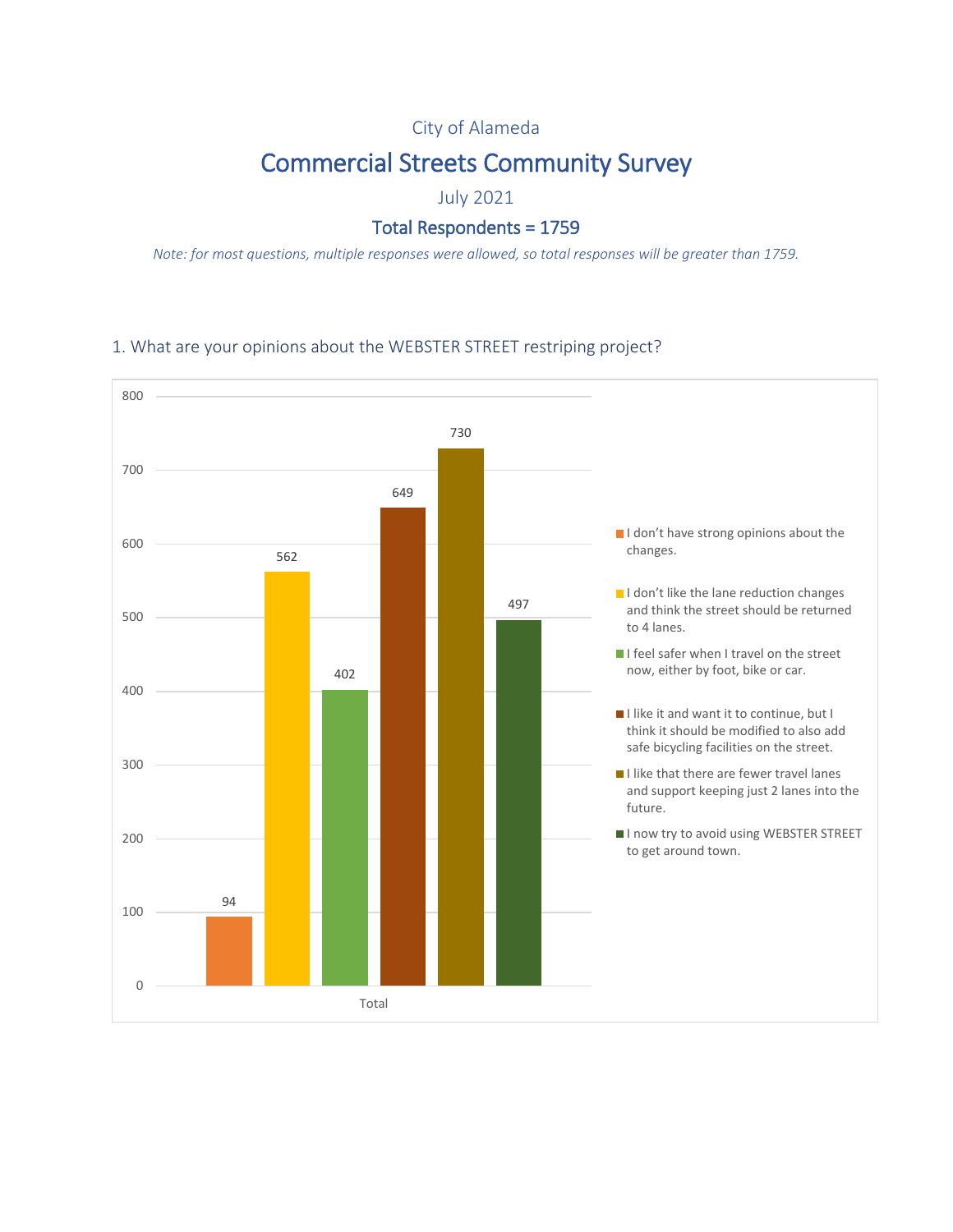

### 2. What are your opinions about the PARK STREET restriping project?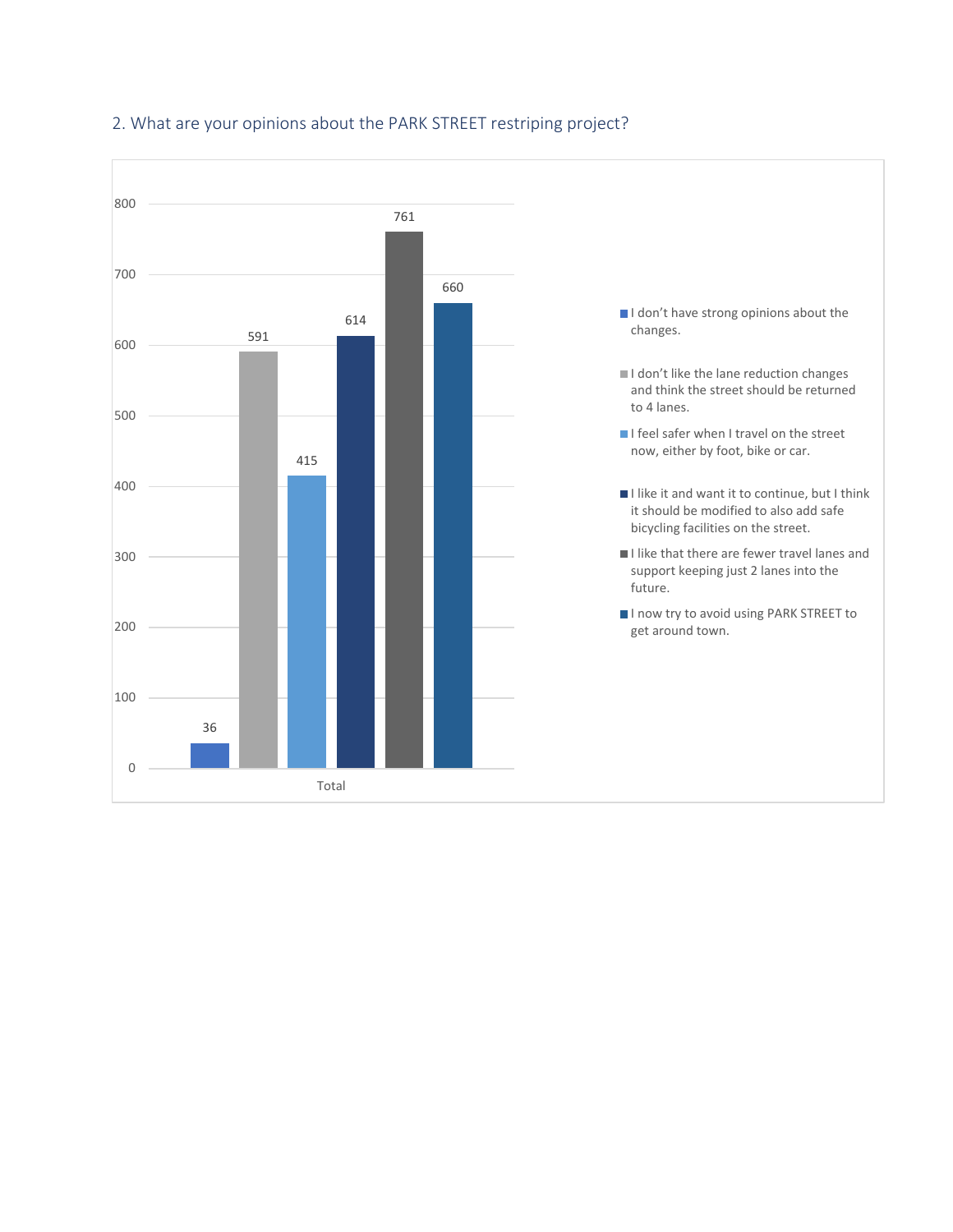

3. Are you more or less likely now to be spending time and/or money on each street (shopping, dining, hanging out, etc) than you were before the changes were made to the street?

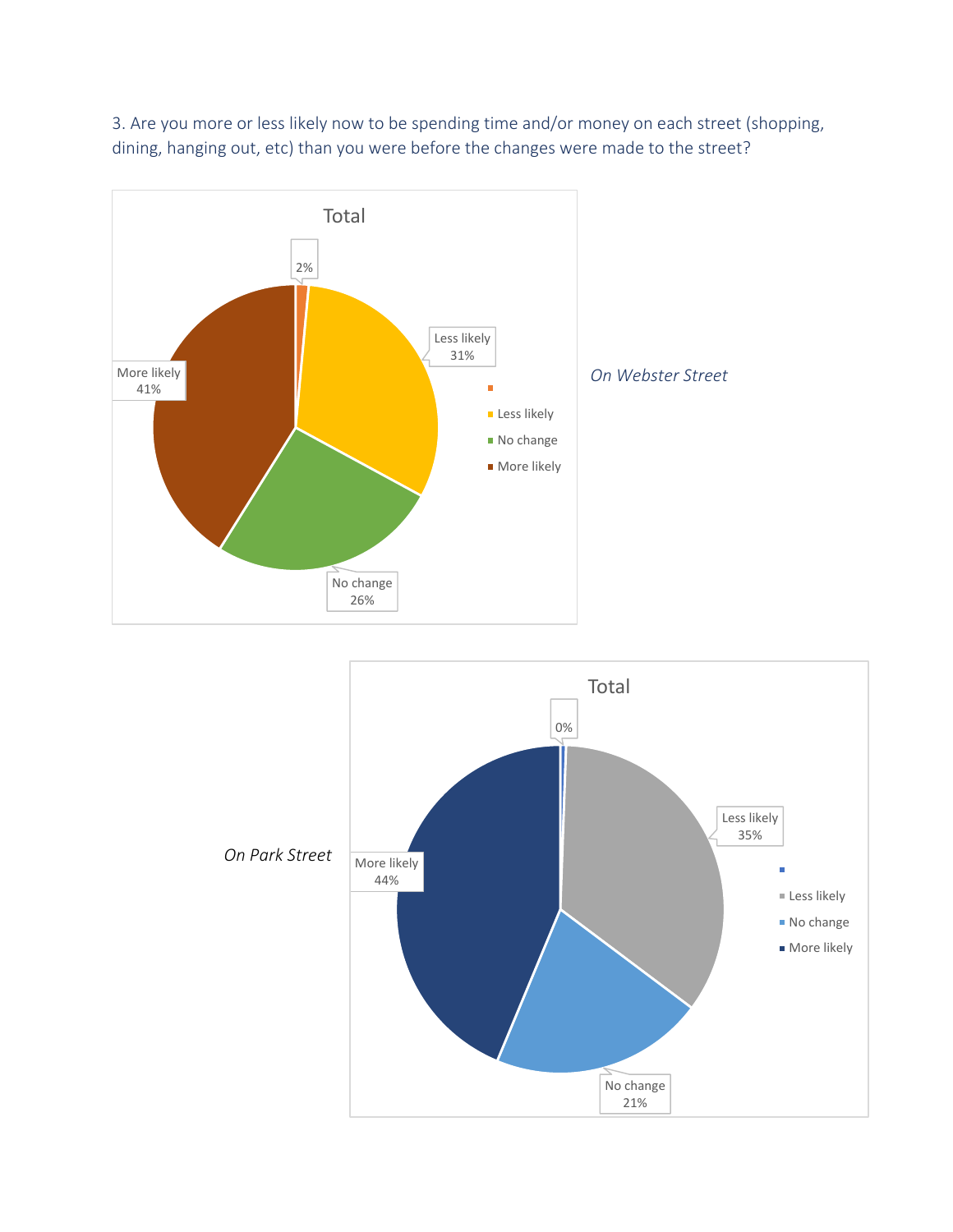4. What are your opinions about the parklets around town? Parklets are areas used for dining and retail in former on-street parking spaces or roadway.



5. What are your opinions about the Alameda Avenue street closure and outdoor dining? This  $\frac{1}{2}$ of a block was closed to motor vehicle traffic just west of Park Street.